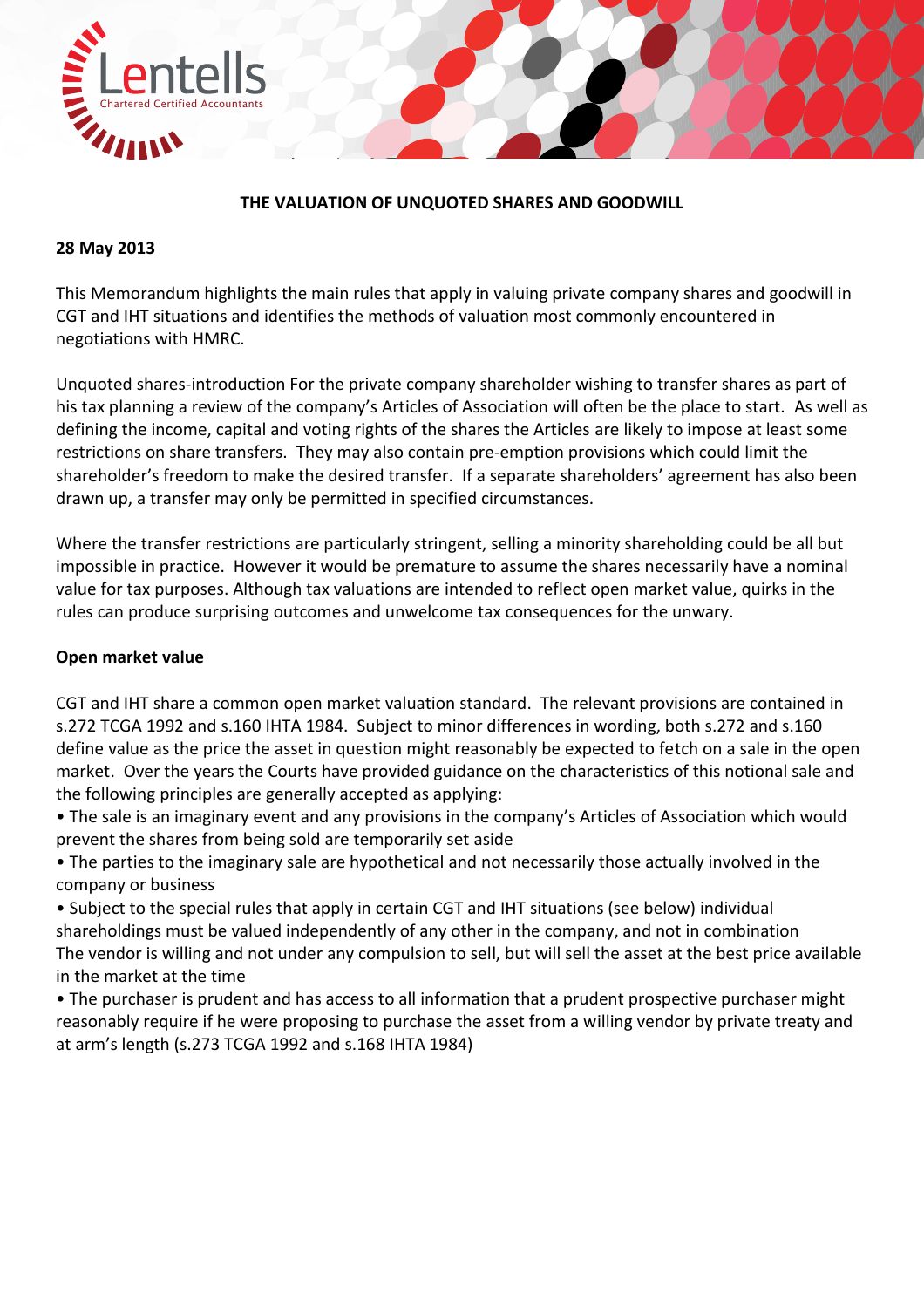

### **Information relevant to the valuation**

HMRC's interpretation of s.273 TCGA and s.168 IHTA, which has been broadly supported by the Courts, relates the information that can be taken into account in the valuation to the following:

a) The size of the holding in terms of the percentage of the company's voting capital it represents.

b) The financial outlay required to purchase the holding.

The general convention is that the purchaser of a majority interest will be entitled to receive all relevant information irrespective of commercial sensitivity, including details of any plans to sell or float the company. At the other extreme, the purchaser of a small minority holding is assumed to rely on published information only unless the amount of money involved is substantial.

There are no hard and fast rules to rely on in deciding precisely what information is relevant to a particular valuation, although use of hindsight information is generally not appropriate. In the final analysis the relevance of information with a potentially significant impact on value may have to be debated with HMRC.

# **Valuations for CGT purposes**

The most common situations when valuations are necessary are as follows:

• To substitute market value on disposal when the transaction is between connected persons (usually family members but see s.286 TCGA 1992 for a full definition) or is otherwise not a bargain at arm's length

• To establish base cost at 31 March 1982 The shareholding to be valued depends on which of these situations is relevant and whether any special rules apply.

# *Market value on disposal*

In general, CGT valuations are based on the number of shares disposed of rather than the shares held before the disposal. In other words, if A holds 100% of a private company and disposes of 20%, the CGT valuation is likely to involve a 20% holding and not a 20% interest in a 100% holding.

However, in CGT situations the provisions of s.19 TCGA 1992 link all disposals made by a taxpayer to connected persons/parties within a six year period. S.19 is an anti‐avoidance measure designed to prevent a tax advantage being gained by the piecemeal disposal of a shareholding (or another asset) in a series of transactions. This can lead to adverse and unexpected tax consequences. For example, if A disposed of three 20% minority shareholdings to connected persons in a six year period the subject of valuation would be a combined 60% holding and not three separate 20% minority interests which in aggregate would probably be less valuable.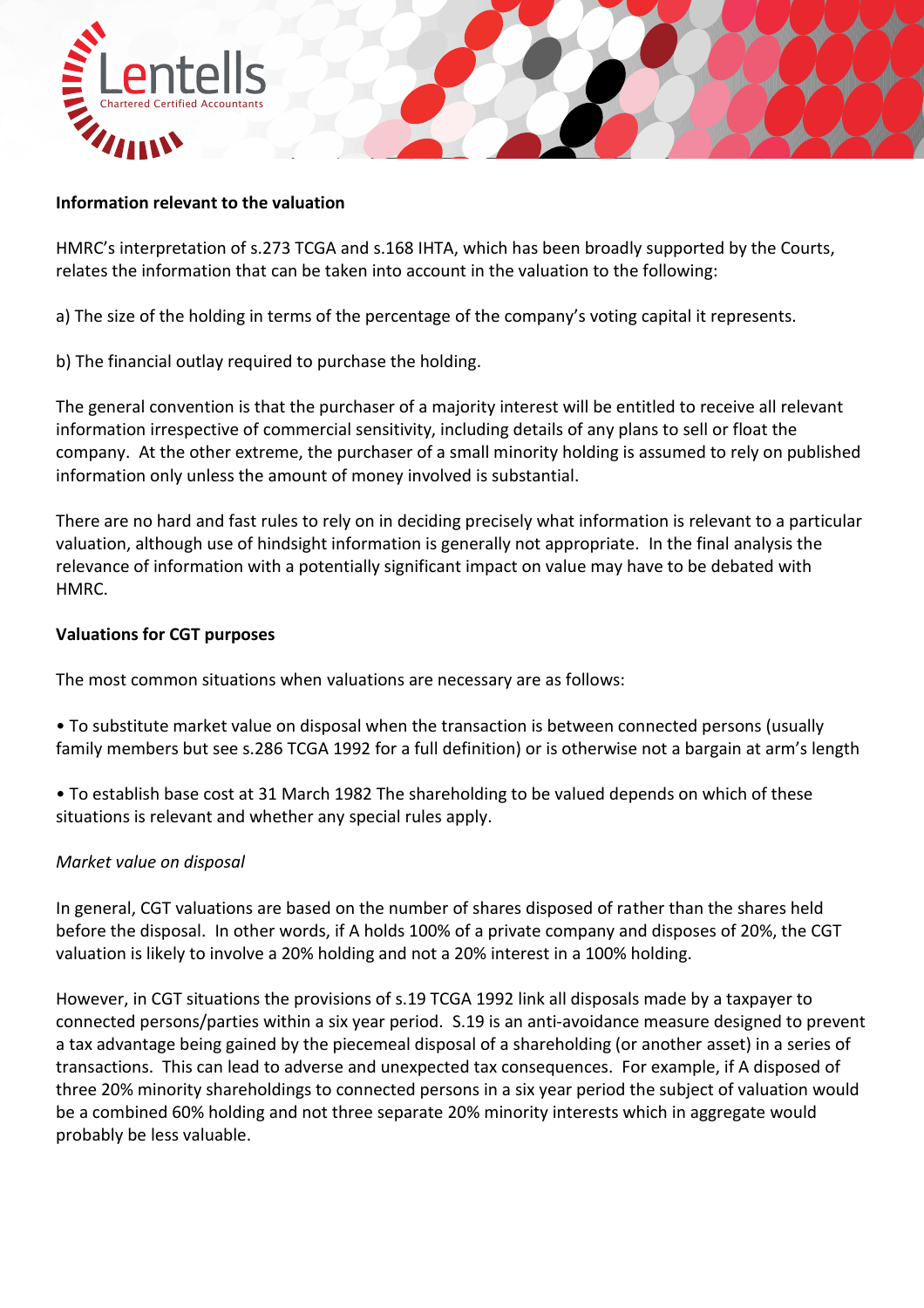

#### *1982 base cost*

By HMRC concession, the general rule is to value all shares of the same class held by the taxpayer on 31 March 1982. This applies even where the base cost is used to calculate the gain arising following the disposal of only part of the holding. For example A owns 100% of Company C on 31 March 1982 and the base cost of A's shares needs to be established as a result of a disposal of 10% of the holding in 2005. The 1982 base cost of the shares disposed of will reflect the value per share of a 100% majority holding rather than the lower value of a 10% minority interest resulting in a smaller chargeable gain. This is different from the rule that applies in 'market value on disposal situations' – as explained above.

It should be noted that any shares owned by the taxpayer's spouse or civil partner will usually be valued separately and not combined with the taxpayer's holding. There are two exceptions to this general rule under Statement of Practice 5/89 (SP5/89) and Extra Statutory Concession D44 (ESC D44), as follows:

- i) SP 5/89 treats any shares acquired after 31 March 1982 as part of the taxpayer's holding for base cost purposes if the shares were acquired on a no gain/no loss basis from someone who held them at that date.
- ii) (ii) ESC D44 allows the value per share of a larger holding from which the deemed 1982 holding in (i) is derived to be used for base cost.

For example if A owned 100% of Company D on 31 March 1982 and subsequently gifted 25% to B after which the company was sold, B is deemed to have held a 25% interest for March 1982 base cost purposes due to SP5/89. Under ESC D44, subject to a claim being made, B's holding would be valued as part of a 100% controlling interest rather than at the lower value of a 25% minority holding.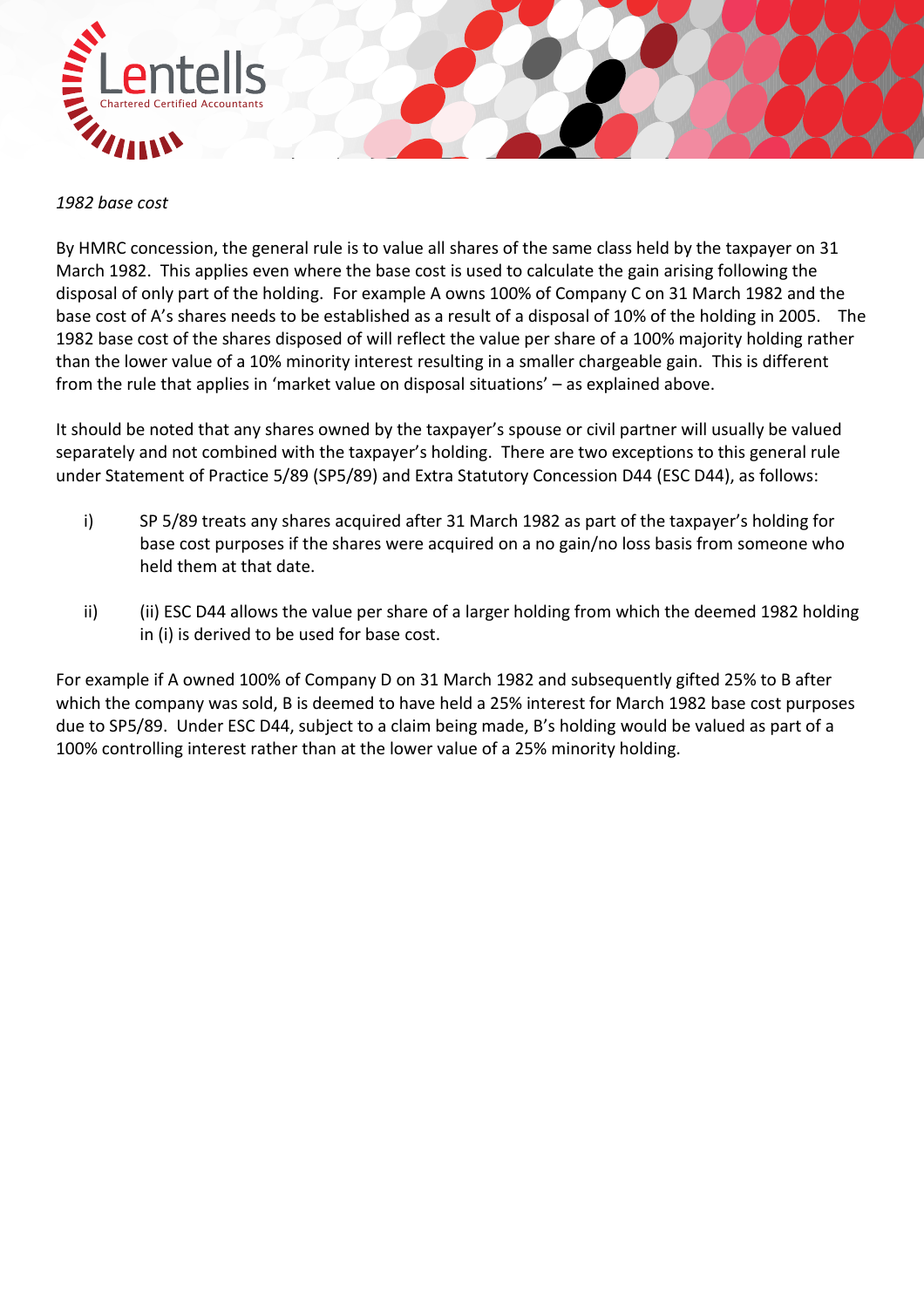

#### **IHT valuations**

The rules that apply to IHT valuations are different from those in CGT situations. The main provisions are as follows:

• The charge to tax is based on the reduction in the value of the transferor's estate as a result of a transfer and not on the value of the transferred property itself. Unless all of the property is transferred, two valuations will be necessary, reflecting the position before and after the transfer. For example, H owns a 55% controlling interest in Company E and transfers 10% to a discretionary settlement. It is necessary to value holdings of 55% and 45% (i.e. 55% less 10%) rather than a holding of 10% in order to ascertain the amount chargeable to tax. This point is often crucial in tax planning, particularly where voting control of the company is lost as in the example.

 'Related property', i.e. property owned by the transferor's spouse or civil partner, is also taken into account in determining the valuation holding. For example, if H owns 40% and W 15% of Company F and H makes a chargeable transfer of 10% the required valuations are as follows: Remember, these details are for information only.

*Before the transfer H's 40% minority holding as part of a combined 55% controlling interest.* 

*After the transfer H's remaining 30% holding as part of a combined 45% minority interest.* 

 Shares of different classes in the same company, shares in different companies and sometimes shares and other property are also combined in valuing the transferor's estate. For example, the freehold of a farm used by a farming company is likely to be more valuable if the transferor personally owns a controlling interest in the company.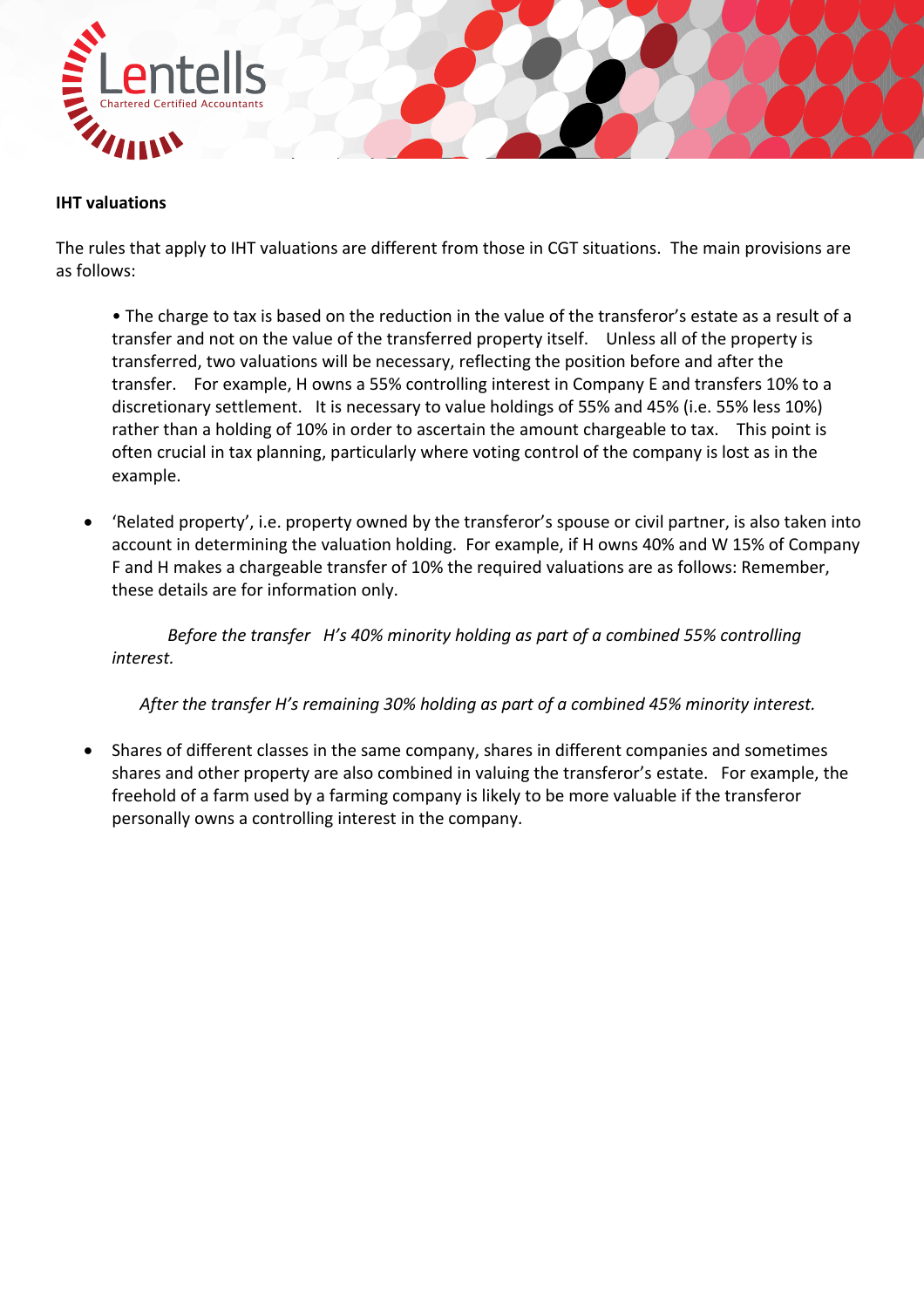

#### **Shares and Assets Valuation**

A specialist unit of HMRC, Shares and Assets Valuation ('SAV'), has responsibility for considering valuations involving private company shares, goodwill and other intangible assets for tax purposes. Usually SAV will be instructed by another part of HMRC, for example the relevant tax district or specialist office, and in most circumstances will not comment on a valuation proposed by a taxpayer until instructions have been received.

If the value offered by the taxpayer is unacceptable the taxpayer/representative will be asked to justify the value used and negotiations may follow. SAV will generally try to agree a revised value close to its own valuation as soon as possible. Reaching agreement with can take some time where the case is complex and/or substantial amounts of tax are at stake. If negotiations do not result in an acceptable value, HMRC may seek to have the value determined on appeal by the Special Commissioners. This option is also open to the taxpayer but professional advice should be sought before a decision is taken.

#### **Commonly encountered valuation techniques**

There are no hard and fast rules as to which method or methods of valuation should apply in any given circumstances. However, in practice SAV tends to follow these approaches:

Investment companies and farming companies are generally valued on a net assets basis. This approach may also be used where a trading company is making losses and is not expected to return to profit in the short term. The company's net asset value may be revised to take account of the actual value of property assets and a discount then be applied depending on the size of the shareholding as a proportion of the company's voting share capital.

Majority and substantial minority interests in profitable trading companies are generally valued at the appropriate proportion of the value of the company as a whole, less a discount where appropriate. Company value will usually be based on a capitalisation of maintainable pre tax profits unless practice in the particular industry or sector it operates in follows a different approach. Any evidence of value in the form of offers or expressions of interest from potential purchasers will also be considered and may be taken into account. A discount may be appropriate depending on the size of the shareholding and the facts of the particular case. In general the discounts that apply in trading company situations are greater than for investment companies.

Smaller minority holdings in trading companies may be valued on the basis of dividends, maintainable post tax profits or a combination of the two. SAV's preference is usually to avoid a valuation of the company as a whole in these situations and so notional adjustments to, say, add back excessive directors' remuneration will generally not be relevant. A comparison with investment returns in quoted companies operating in the same industry sector will usually be made with an adjustment to reflect the disadvantages of investing in a private company e.g. transfer restrictions, the lack of a market for the company's shares ('unmarketability'), the private company's smaller size etc.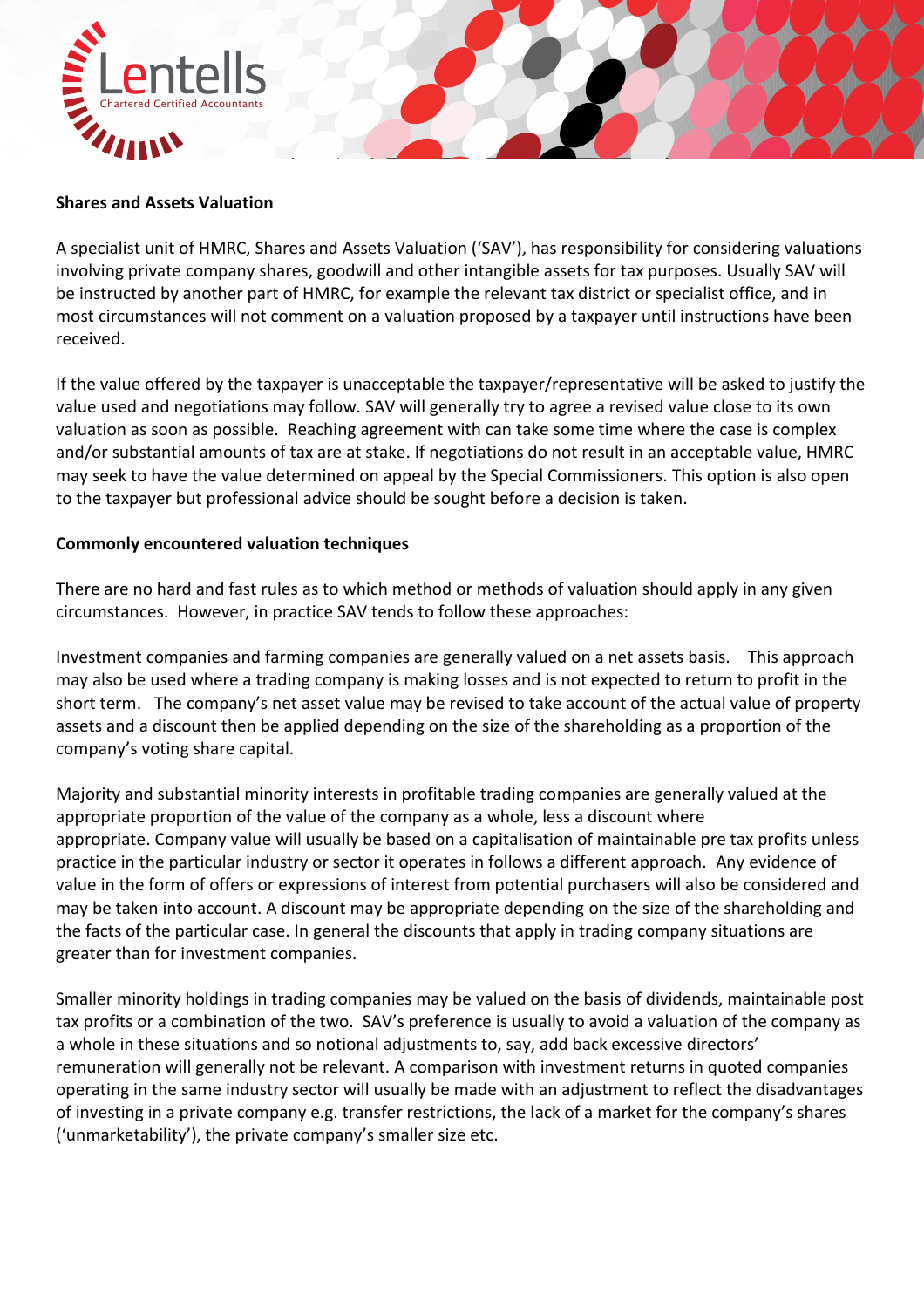

### **Goodwill – introduction**

Although the withdrawal of the 0% corporation tax rate on profits under £10,000 has probably led to a fall in the number of sole traders and partners deciding to incorporate their businesses, the value of goodwill transferred to a newco on incorporation will generally have to be agreed with HMRC.

### **What is goodwill?**

A leading judge once said that goodwill is easy to describe but very difficult to define. He offered the view that goodwill was the benefit and advantage of the good name, reputation and connections of a business and the attractive force which brings in new custom. He also observed that it is the one thing that distinguishes an old established business from a new venture. Understanding the nature of the goodwill, if any, that attaches to a business or company is vital in any situation where the value of goodwill has to be agreed with HMRC for tax purposes.

HMRC's view is that there are four types of goodwill:

- Personal goodwill
- Inherent goodwill
- Adherent free goodwill
- Separable free goodwill

*Personal goodwill* reflects the reputation, skill and attributes of the business proprietor or other key individuals and is personal to them. It will generally be found in service industries in situations where the presence of certain qualities is essential to the success of a business. Typical examples include creative businesses such as hairstyling and advertising or the reputation of a well known chef in the context of a restaurant's trade. As personal goodwill is incapable of sale, it cannot be disposed of in a CGT context either along with the business or independently of it. Inherent goodwill (also known as 'site goodwill') relates to the location of a business rather than how it is carried on or the personal attributes of the proprietor.

*Inherent goodwill* is commonly encountered in trades where customers have a choice of supplier and the success of the undertaking is due to factors such as the convenience or attractiveness of location (e.g. a public house or restaurant) or proximity to a similar business (e.g. a high street shop). As it is an indivisible part of the value of the freehold premises it cannot be sold separately. Where the value of inherent goodwill has to be established for tax purposes the responsibility lies with the Valuation Office Agency of HMRC, which will consider the trading accounts of the business in assessing value.

*Adherent free goodwill* is similar to inherent goodwill in that it can only be disposed of along with the premises and business. It arises where a business in carried on from premises which have been specifically adapted or licensed for that purpose, for example a public house or a nursing home.

*Separable free* goodwill is entirely separate from the proprietor and the premises. HMRC considers separable goodwill to be the only goodwill that can be transferred independently of the business premises. Where goodwill is transferred to a newco on incorporation HMRC considers that only the value of separable free goodwill, if any, will be relevant.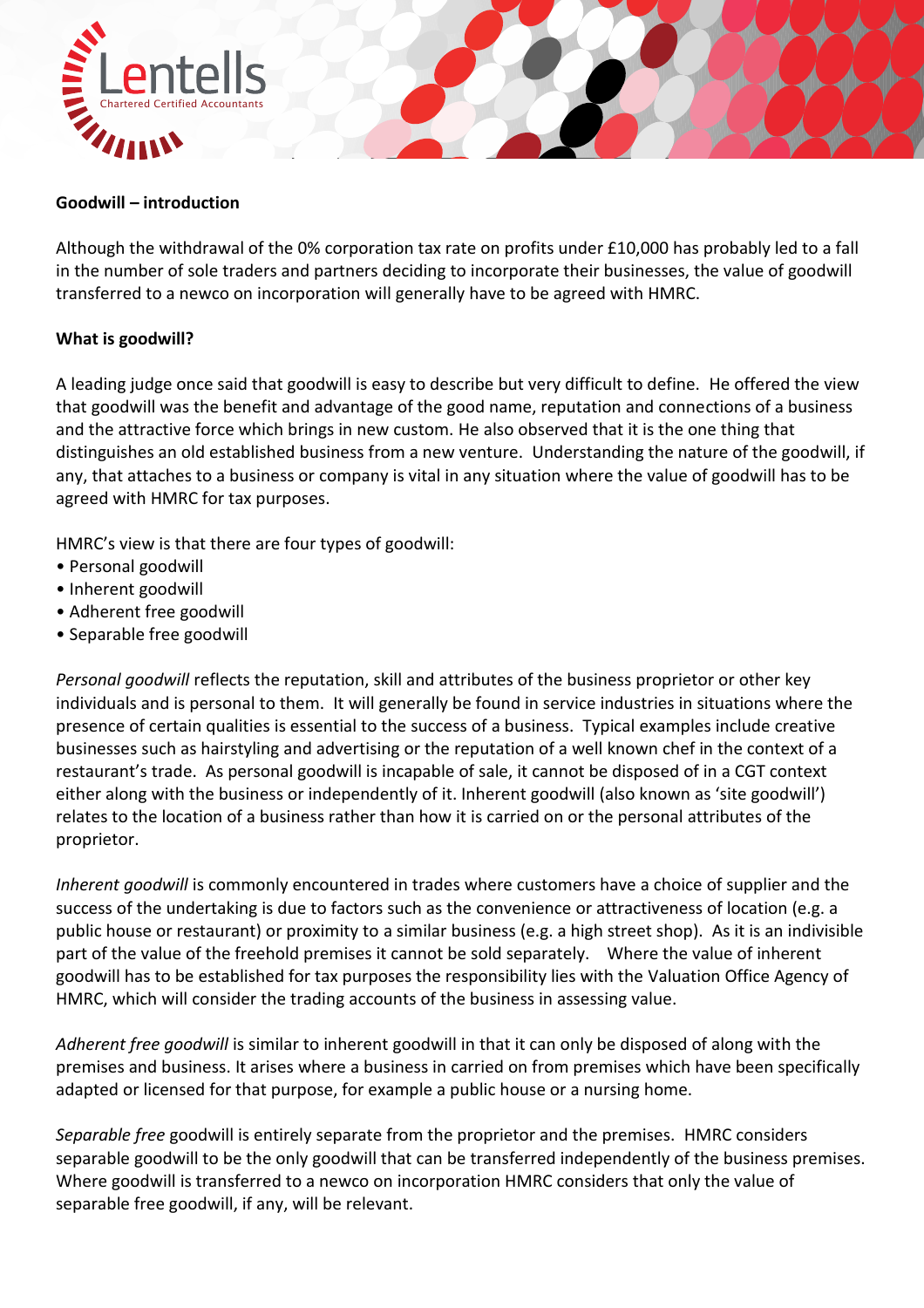

HMRC's division of goodwill into these categories was rejected by the Special Commissioner in the recent Balloon Promotions case (Balloon Promotions Ltd and others v Wilson and Rodin SpC524 3 March 2006), which concerned the availability of roll-over relief following the sale of a franchised business. HMRC had refused relief on the grounds that any goodwill belonged to the brand rather than the business and the element of the sale proceeds attributed to goodwill was in fact a payment for termination of the franchise agreements. Although the taxpayers' case was upheld by the Special Commissioner, HMRC maintains its position on types of goodwill is correct, arguing that the decision was reached on the facts of the case and is not of general application.

# **Value of separable free goodwill**

As a general proposition, free goodwill is represented by the worth of a business over and above its net asset value. SAV usually quantifies the value of goodwill using one or more of the following methods:

*Custom of the trade.* Where the goodwill of businesses operating in the relevant industry or sector is typically acquired by reference to a particular measure (for example turnover, gallonage, fees/commission or gross profit) SAV will follow the same approach. Examples of industries where this applies include book‐ makers, estate agents, insurance brokers, newsagents, employment agencies and exhibition organisers amongst others.

*Capitalisation.* If 'custom of the trade' does not apply the company or business is likely to be valued on a capitalisation of profit, with free goodwill calculated by deducting the book value of the assets supporting the trading activities from the capitalisation value. Where the business is a partnership or sole trader, a notional allowance for the market value of the proprietor's services will be included in determining profits.

*Super profits.* This approach may be used to value goodwill in smaller businesses where the profits of the business in question represent an above average return ('super profit') on the assets employed. For example, if the assets of a business could be expected to earn a return equivalent to £50,000 per annum but actual profits are £75,000, the super profit element (£25,000) would be capitalised (perhaps at  $2 - 3$ years of purchase) to estimate goodwill value.

# Practical points ‐ goodwill

SAV provides a post transaction valuation check service in CGT situations so that the value of goodwill can be agreed before a self‐assessment tax return is completed.

SAV will consider whether the goodwill is capable of being transferred and whether the value claimed is realistic. If the market value of goodwill is ultimately established to be less than the value claimed the excess may be treated as either a distribution or remuneration subject to income tax rather than CGT. It is therefore important that the nature of goodwill in the business is properly understood before steps are taken and can be justified to HMRC if necessary.

We will be happy to advise you on any of these issues.